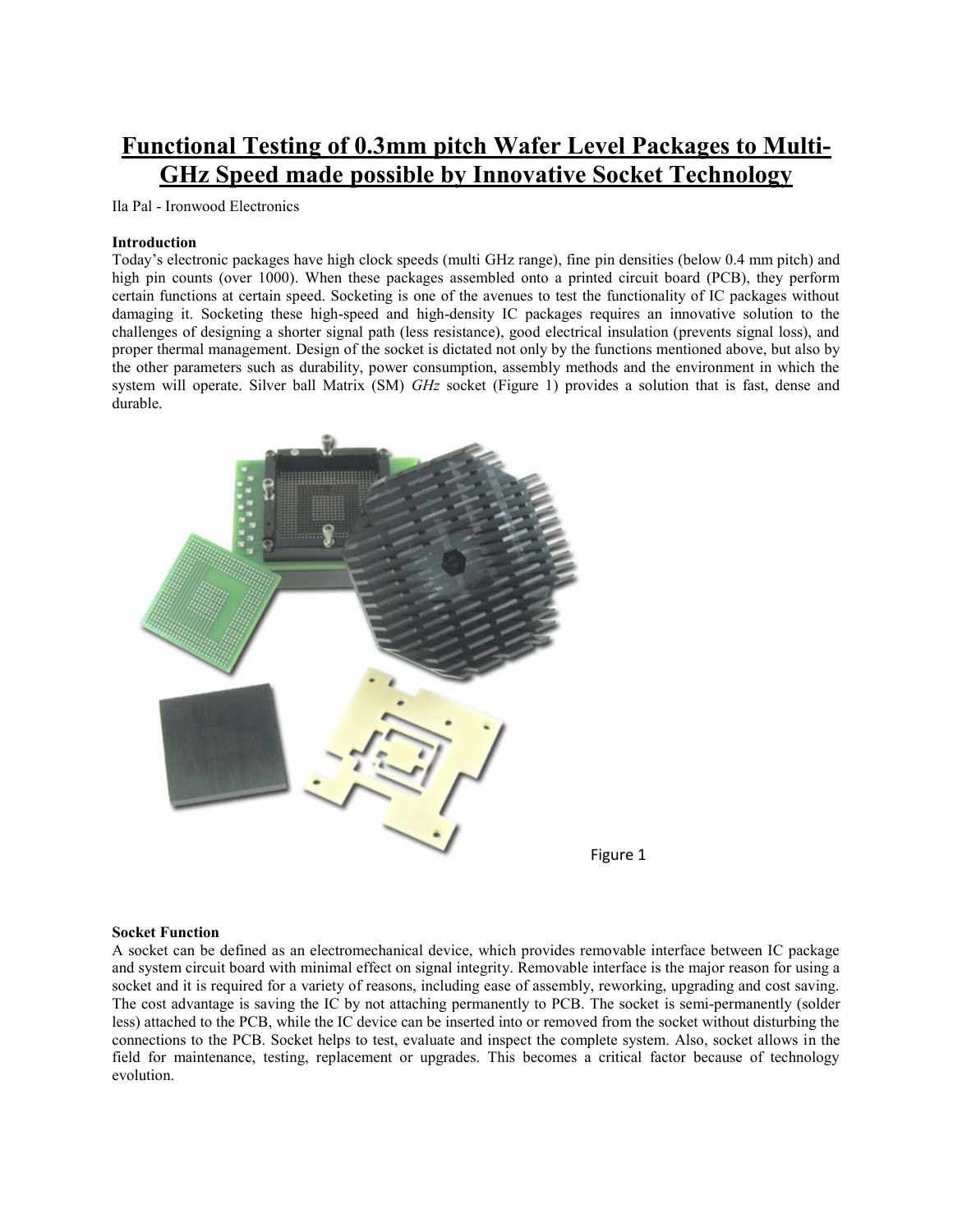### **Silver ball Matrix (SM) GHz Socket**

Ironwood Electronics has developed a sequel to standard GHz socket, which can test IC packages with 0.3mm pitch. SM GHz Socket provides a range of high-speed, high-density socket solutions from very compact production sockets to robust test and prototype applications. A cross-section photograph revealing SM contact is shown in Figure 2. The sockets are designed such that force is evenly distributed on the top of the IC pushing the solder balls into a very high speed, Z-axis, silver ball columns. SM Contact is a unique contact that has precise silver balls held together by a proprietary conductive formulation. These conductive columns (diameter optimized for 50 ohm impedance) are suspended in a non-conductive flexible elastomer substrate with a patented solid core for enhanced durability and reliable performance over time, temperature and cycles. This flexible substrate is very compliant and resilient and enables the conductive columns to revert back to original shape when the force is removed. Elastomer is the only medium between IC package and the circuit board. A heat sink screw and the socket body provide heat dissipation for the IC in the socket. Precision guides for the IC body and solder balls position the device for perfect connection.



Figure 2

#### **Mechanical Characterization**

Removable interface requirements are generally stated in terms of the insertion/extraction force and number of insertion/extraction cycles a socket can support without degradation. Insertion/extraction forces become increasingly important as the number of pin count in the device increases as well as the ICs are direct silicon (wafer) that are very delicate as opposed to enclosed packages. The first test examines the relationship between deflection of the contact, force and the contact resistance. Displacement – Force (DF) test station was used to measure the contact deflection and its corresponding force. Force increases linearly as the displacement increases. Similarly contact resistance decreases as the force increases. Stable contact resistance has to be identified based on minimum force required. A desired displacement has to be identified based on the compliance requirement of each device/application. This information is very important for test engineer to set up failure criteria when performing device test using this contact technology.

The second test examines the relationship between contact resistance over contact life cycle count. An actual handler was used for this experiment. Contact set consists of 44 leads  $+ 16$  ground leads (QFN configuration) was mounted on the test board which was then connected to a tester. A gold plated shorted device simulator was mounted on the plunger head. The test set up was adjusted such that the head moves down 0.3mm which was the chosen travel for the SM contact. Initial contact resistance data was measured via tester and the ATE (Automatic Test Equipment) was turned on. This moves the plunger back and forth which in turn cycles the SM contact. A digital counter was inserted into the test setup to measure the cycle count. Test setup includes cycle speed  $\sim$ 2,500 actuations / hour, Dwell time:~0.7Sec, and ambient temperature. Test vehicle was designed for 7x7mm 44 lead, QFN shorted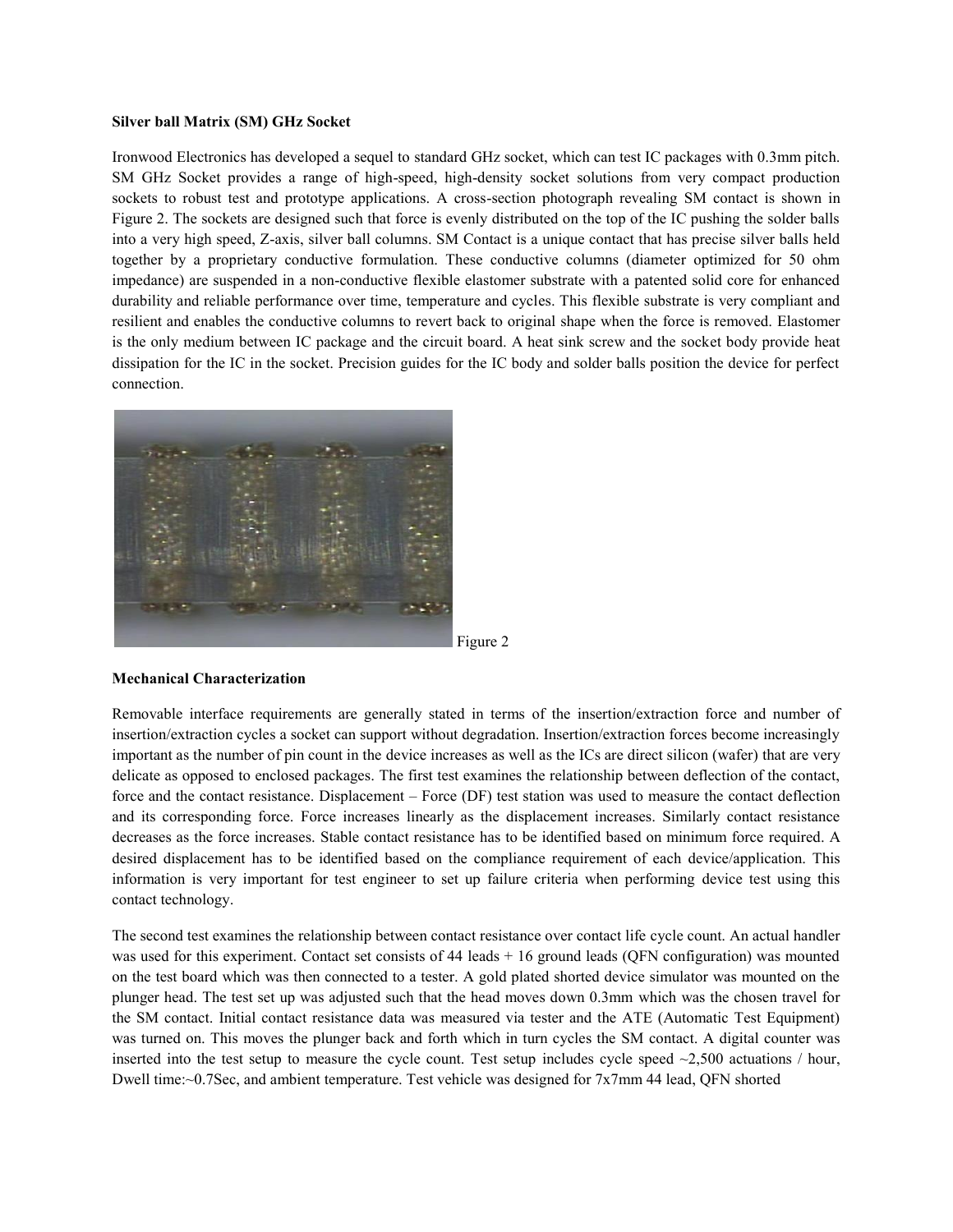device simulator. No cleaning was performed to gold plated DUT (Device Under Test) or to the SM contact. Contact resistance data collected at different cycle intervals was shown in Figure 3.



Figure 3.

It can be seen from the graph that the average contact resistance is less than 25mOhms over 1,000,000 cycles. Standard deviation was also shown to provide an understanding of the data spread. Based on the graph, it can be concluded that the contact operates over 1,000,000 cycles with 25mOhms average contact resistance. The experiment was repeated with different lot manufactured at different time. The data is consistent over different lot except the average is shifted down by 5mOhms. This shows that the process variations can cause shift in contact resistance within 5mOhms. Similarly, the contact was tested at various temperatures and acceptable range was defined as -50C to +150C.

# **Electrical Characterization**

Electrical requirements are generally stated in terms of the bandwidth and current carrying capacity. Current capacity is determined by injecting drive current in steps of 10 mA to a maximum value of 5A. For temperature as a function of resistance dwell time is set to 3 minutes per data point to allow temperatures to stabilize. Result is shown in the below figure 4. From the graph, it can be seen that for 4A continuous current, the temperature rise is 14C. This is very critical for test engineer to know that there is no joule heating effect due to contact's base structure.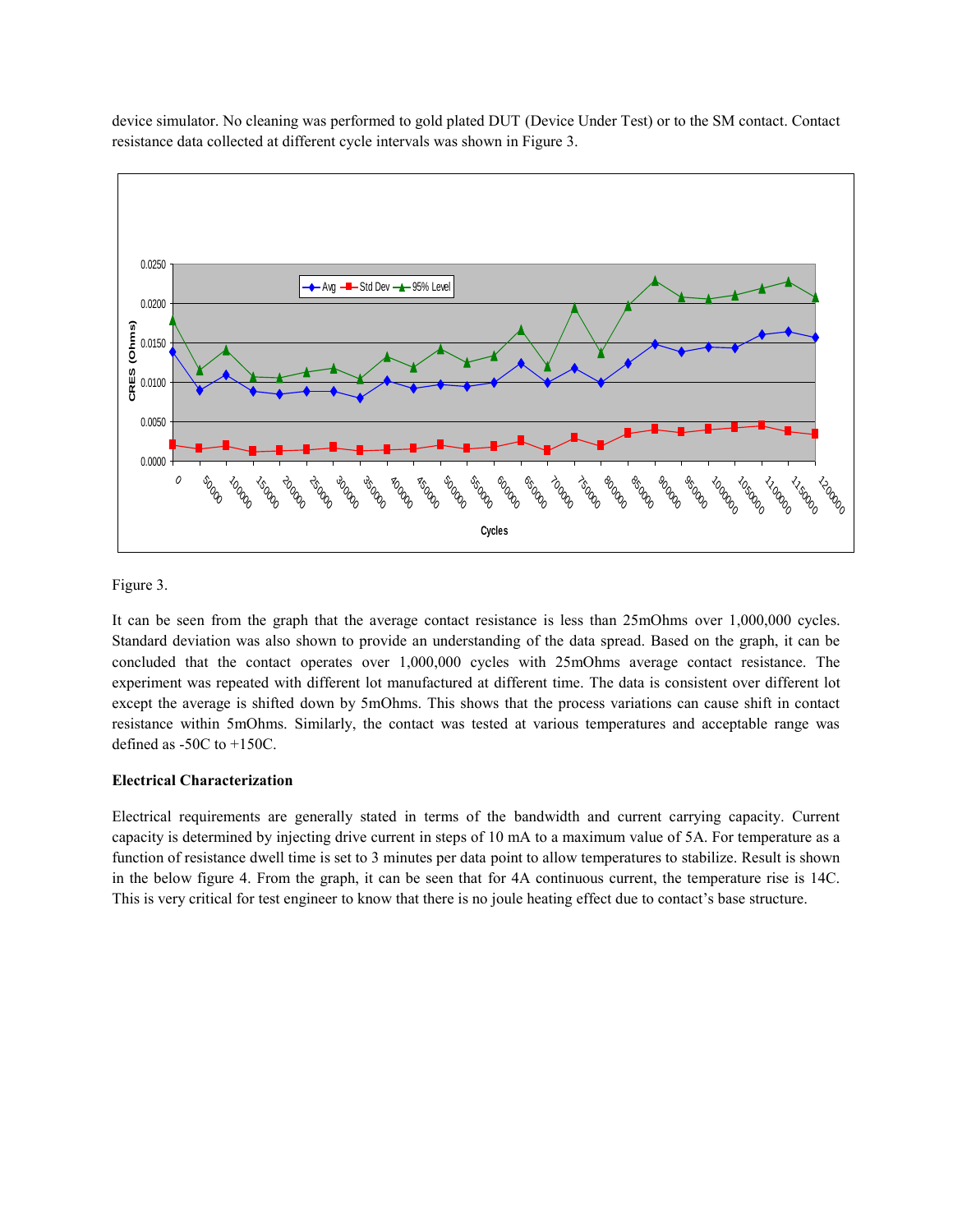

Figure 4.

Final test of measuring bandwidth determines if this contact technology is right for particular test application. Bandwidth is typically specified in terms of insertion & return loss. A vector network analyzer is used for this experiment. A signal is sent from port 1(top of the contact) and received at port 2 (bottom of the contact). Signal reflections are measured and reported as S21 curves shown in Figure 5.